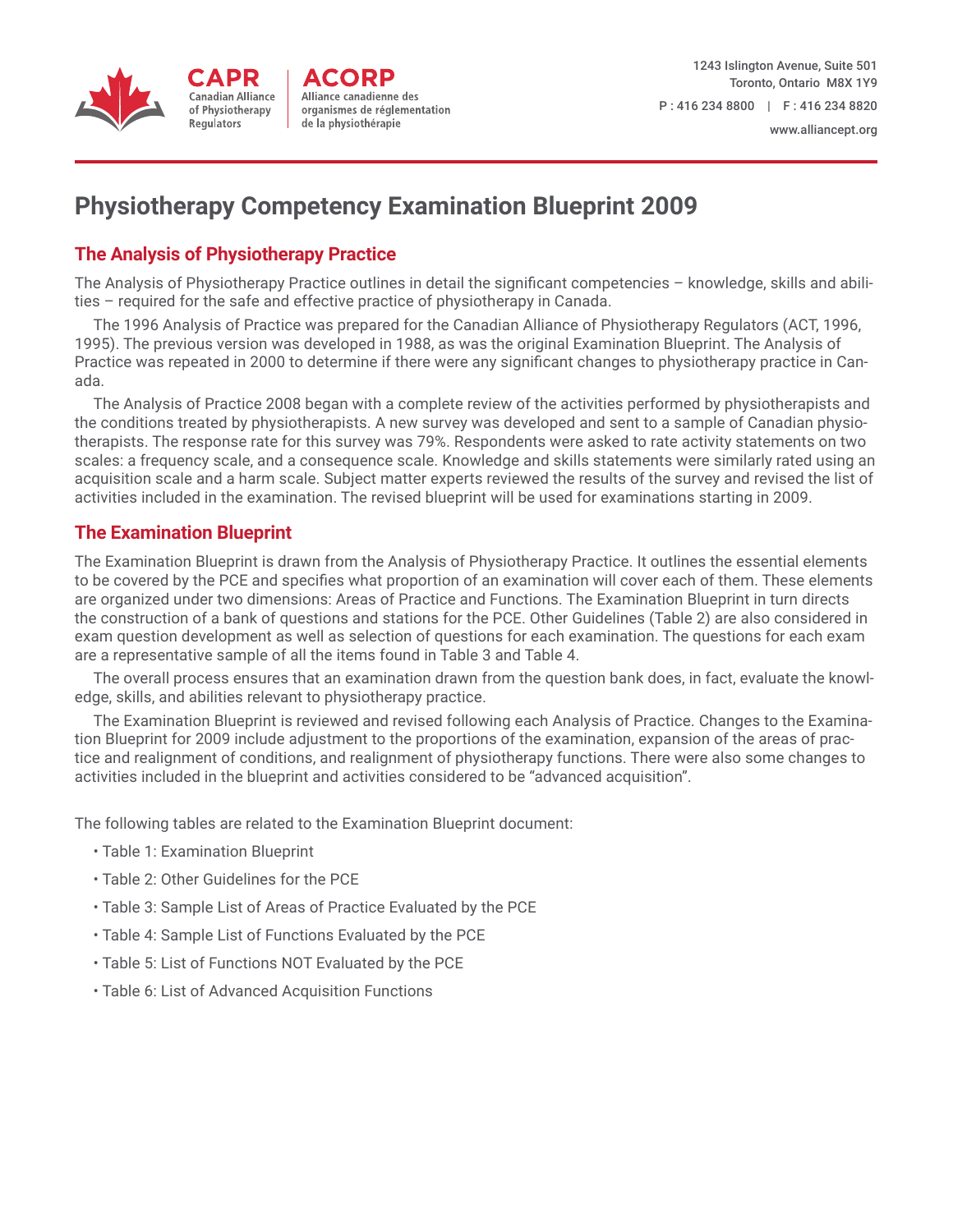

# **Table 1: Examination Blueprint**

| <b>Examination Blueprint</b><br><b>Required elements for the PCE</b>                                                                                                                    |                                                                                     |
|-----------------------------------------------------------------------------------------------------------------------------------------------------------------------------------------|-------------------------------------------------------------------------------------|
| 01. Areas of Practice<br>01.01 Neuromusculoskeletal (50%±5%)<br>01.02 Neurological $(20\% \pm 5\%)$<br>01.03 Cardiopulmonary-vascular (15%±5%)<br>01.04 Multisystem (15%±5%)            | See Table 3: Sample List of Areas of Practice Evaluat-<br>ed by the PCE for details |
| 02. Functions<br>02.01 Assessment and Evaluation (35%±5%)<br>02.02 Interpretation, Planning, Intervention and<br>Re-Evaluation (50%±5%)<br>02.03 Professional Responsibilities (15%±5%) | See Table 4: Sample List of Functions Evaluated by<br>the PCE for details           |

# **Table 2: Other Guidelines for the PCE**

| <b>Other Guidelines for the PCE</b><br>(This list is not necessarily exhaustive.)                                                             |                                                                             |
|-----------------------------------------------------------------------------------------------------------------------------------------------|-----------------------------------------------------------------------------|
| <b>Fields of Client Care</b><br>1 Preventive<br>2. Maintenance                                                                                | 3. Restorative: acute/subacute/chronic                                      |
| <b>Client Groups</b><br>1. 0-18 years<br>2. 19-49 years                                                                                       | 3.50-65 years<br>4. Over 65 years                                           |
| <b>Client Gender</b><br>1. Female                                                                                                             | 2. Male                                                                     |
| <b>Practice Settings</b><br>1. Acute Care Facility<br>2. Private Practice<br>3. Rehabilitation Centre                                         | 4. Community Care<br>5. Extended Care Facility                              |
| <b>Associated Conditions</b><br>1. Language/communication difficulties<br>2. Differences in cultural background<br>3. Functional disabilities | 4. Demanding work factors<br>5. Socio-economic factors<br>6. Social factors |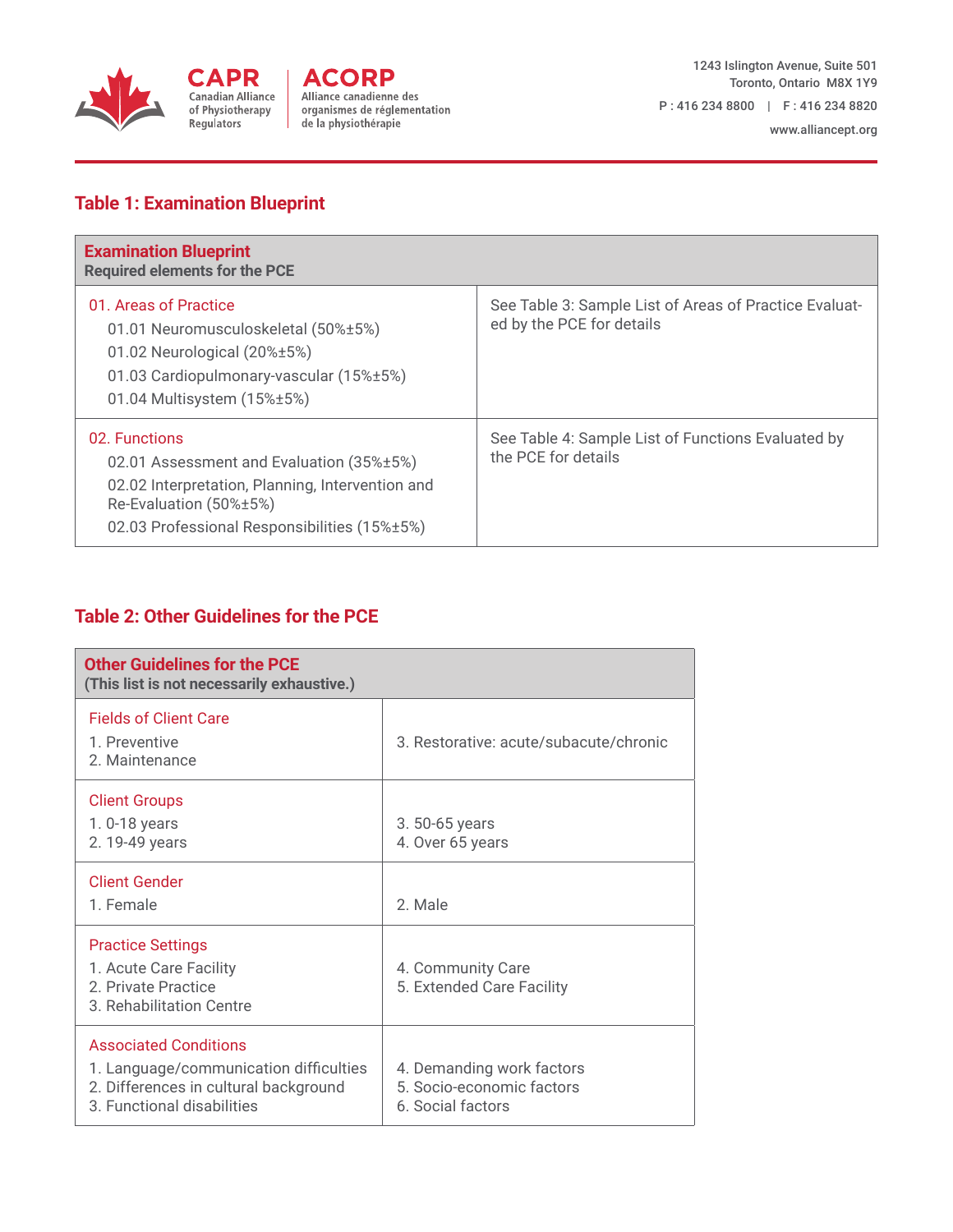

## www.alliancept.org

# **Table 3: Sample Areas of Practice Evaluated by the PCE**

| <b>Sample List of Areas of Practice Evaluated by the PCE</b>                                                                                                                                                                                                                                                                                                                                                                                                                                                                      |                                                                                                                                                                                                                                                                                                                                                                                                                                                                                                                                                          |  |
|-----------------------------------------------------------------------------------------------------------------------------------------------------------------------------------------------------------------------------------------------------------------------------------------------------------------------------------------------------------------------------------------------------------------------------------------------------------------------------------------------------------------------------------|----------------------------------------------------------------------------------------------------------------------------------------------------------------------------------------------------------------------------------------------------------------------------------------------------------------------------------------------------------------------------------------------------------------------------------------------------------------------------------------------------------------------------------------------------------|--|
| 01.01. Neuromusculoskeletal (50%±5%) (This list is not necessarily exhaustive.)                                                                                                                                                                                                                                                                                                                                                                                                                                                   |                                                                                                                                                                                                                                                                                                                                                                                                                                                                                                                                                          |  |
| 01.01.01 Muscle contusions/strains/tears/weakness<br>01.01.02 Pelvic floor dysfunction<br>01.01.03 Ligament sprains/tears<br>01.01.04 Tendonopathy, tendon ruptures/tears,<br>tendonosis<br>01.01.05 Fasciitis, fascial tearing, myofascial<br>restriction<br>01.01.06 Joint derangements/dysfunction (e.g., loose<br>bodies, hypermobility, hypomobility)<br>01.01.07 Fractures, dislocations, subluxations<br>01.01.08 Osteoporosis/osteopenia<br>01.01.09 Tumour/pathological fractures<br>01.01.10 Degenerative joint disease | 01.01.11 Mechanical spinal abnormalities (e.g., low<br>back pain, scoliosis, postural dysfunction)<br>01.01.12 Inflammatory/infectious conditions of the<br>neuromusculoskeletal system (e.g., osteo-<br>myelitis)<br>01.01.13 Amputations<br>01.01.14 Congenital malformations (e.g., talipes<br>equinovarus, hip dysplasia)<br>01.01.15 Nerve compression (e.g., Carpal Tunnel<br>Syndrome, radiculopathy, spinal stenosis)<br>01.01.16 Peripheral nerve injuries<br>01.01.17 Neural tissue dysfunction/neuro-dynamic<br>dysfunction<br>01.01.18 Scars |  |
| 01.02 Neurological (20%±5%) (This list is not necessarily exhaustive.)                                                                                                                                                                                                                                                                                                                                                                                                                                                            |                                                                                                                                                                                                                                                                                                                                                                                                                                                                                                                                                          |  |
| 01.02.01 Cerebral Vascular Accident/transient isch-<br>emic attack<br>01.02.02 Acquired brain injury<br>01.02.03 Spinal cord injury<br>01.02.04 Tumour<br>01.02.05 Degenerative neurological/neuromuscular<br>disorders (e.g., muscular dystrophies, amyo-<br>trophic lateral sclerosis, Parkinson disease)<br>01.02.06 Demyelinating disorders (e.g., multiple<br>sclerosis)<br>01.02.07 Inflammatory/infectious conditions of<br>nervous system (e.g., meningitis, Lyme<br>disease)                                             | 01.02.08 Post-polio syndrome<br>01.02.09 Cerebellar disorders<br>01.02.10 Vestibular disorders<br>01.02.11 Neuropathies (e.g., peripheral neuropathies,<br>complex regional pain syndrome)<br>01.02.12 Developmental/birth injuries (e.g., cerebral<br>palsy, myelomeningocele, Erb's palsy)<br>01.02.13 Dementia, affective and cognitive disorders<br>01.02.14 Altered level of consciousness (e.g., coma,<br>seizures)                                                                                                                                |  |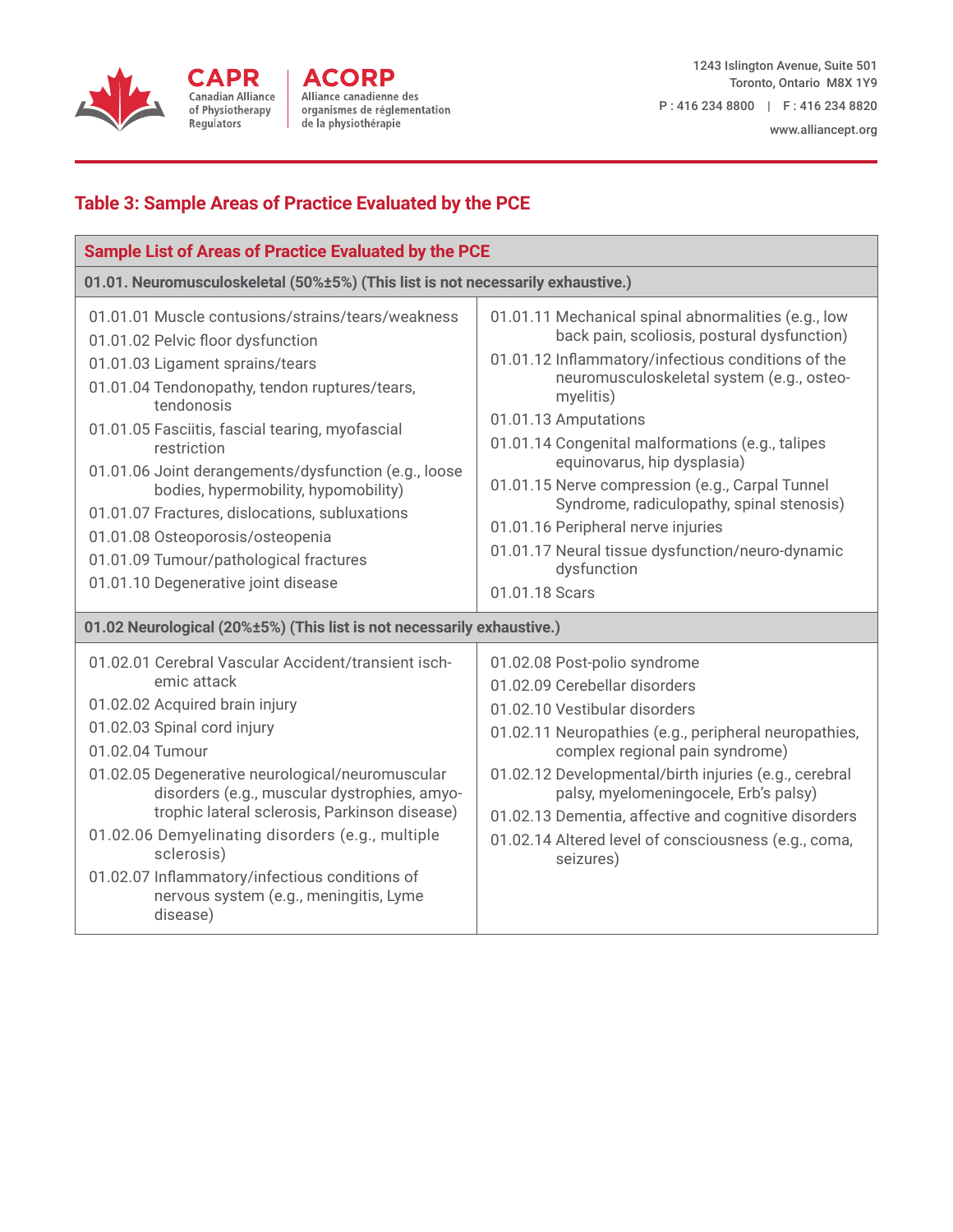



1243 Islington Avenue, Suite 501 Toronto, Ontario M8X 1Y9 P : 416 234 8800 | F : 416 234 8820

www.alliancept.org

| <b>Sample List of Areas of Practice Evaluated by the PCE (continued)</b>                                                                                                                                                                                                                                                                                                                                                                                                                         |                                                                                                                                                                                                                                                                                                                                                                       |  |
|--------------------------------------------------------------------------------------------------------------------------------------------------------------------------------------------------------------------------------------------------------------------------------------------------------------------------------------------------------------------------------------------------------------------------------------------------------------------------------------------------|-----------------------------------------------------------------------------------------------------------------------------------------------------------------------------------------------------------------------------------------------------------------------------------------------------------------------------------------------------------------------|--|
| 01.03 Cardiopulmonary-vascular (15%±5%) (This list is not necessarily exhaustive.)                                                                                                                                                                                                                                                                                                                                                                                                               |                                                                                                                                                                                                                                                                                                                                                                       |  |
| 01.03.01 Heart disease/malformation/injury (e.g.,<br>arteriosclerosis, blunt trauma, tamponade,<br>aortic aneurysm)<br>01.03.02 Myocardial ischaemia and infarction (in-<br>cluding surgical interventions)<br>01.03.03 Heart failure, corpulmonale<br>01.03.04 Tumour<br>01.03.05 Pneumonia (primary or post-operative/pre-<br>ventive)<br>01.03.06 Atelectasis (primary or post-operative/pre-<br>ventive)<br>01.03.07 Adult/infant respiratory distress syndrome<br>(e.g., acute lung injury) | 01.03.08 Asthma<br>01.03.09 Chronic obstructive pulmonary disease<br>(e.g., emphysema, bronchitis, bronchiecta-<br>sis)<br>01.03.10 Restrictive pulmonary disease (e.g., fibrosis)<br>01.03.11 Tuberculosis<br>01.03.12 Pleural effusion<br>01.03.13 Pulmonary edema<br>01.03.14 Cystic fibrosis<br>01.03.15 Peripheral arterial disease<br>01.03.16 Venous disorders |  |
| 01.04 Multisystem (15%±5%) (This list is not necessarily exhaustive.)                                                                                                                                                                                                                                                                                                                                                                                                                            |                                                                                                                                                                                                                                                                                                                                                                       |  |
| 01.04.01 Episodic disease (e.g., oncology, HIV/AIDS,<br>autoimmune disorders, rheumatic diseases,<br>haemophilia)<br>01.04.02 Metabolic disorders/conditions (e.g., dia-<br>betes)<br>01.04.03 Chronic pain/fibromyalgia<br>01.04.04 Lymphodema<br>01.04.05 Sepsis                                                                                                                                                                                                                               | 01.04.06 Obesity<br>01.04.07 Pregnancy and post partum conditions<br>01.04.08 Burns<br>01.04.09 Wounds/ulcers<br>01.04.10 Skin conditions (e.g., dermatitis, psoriasis)<br>01.04.11 Tumours (not covered elsewhere)<br>01.04.12 Competing diagnoses (management of 1°<br>diagnosis is changed by 2° diagnosis)                                                        |  |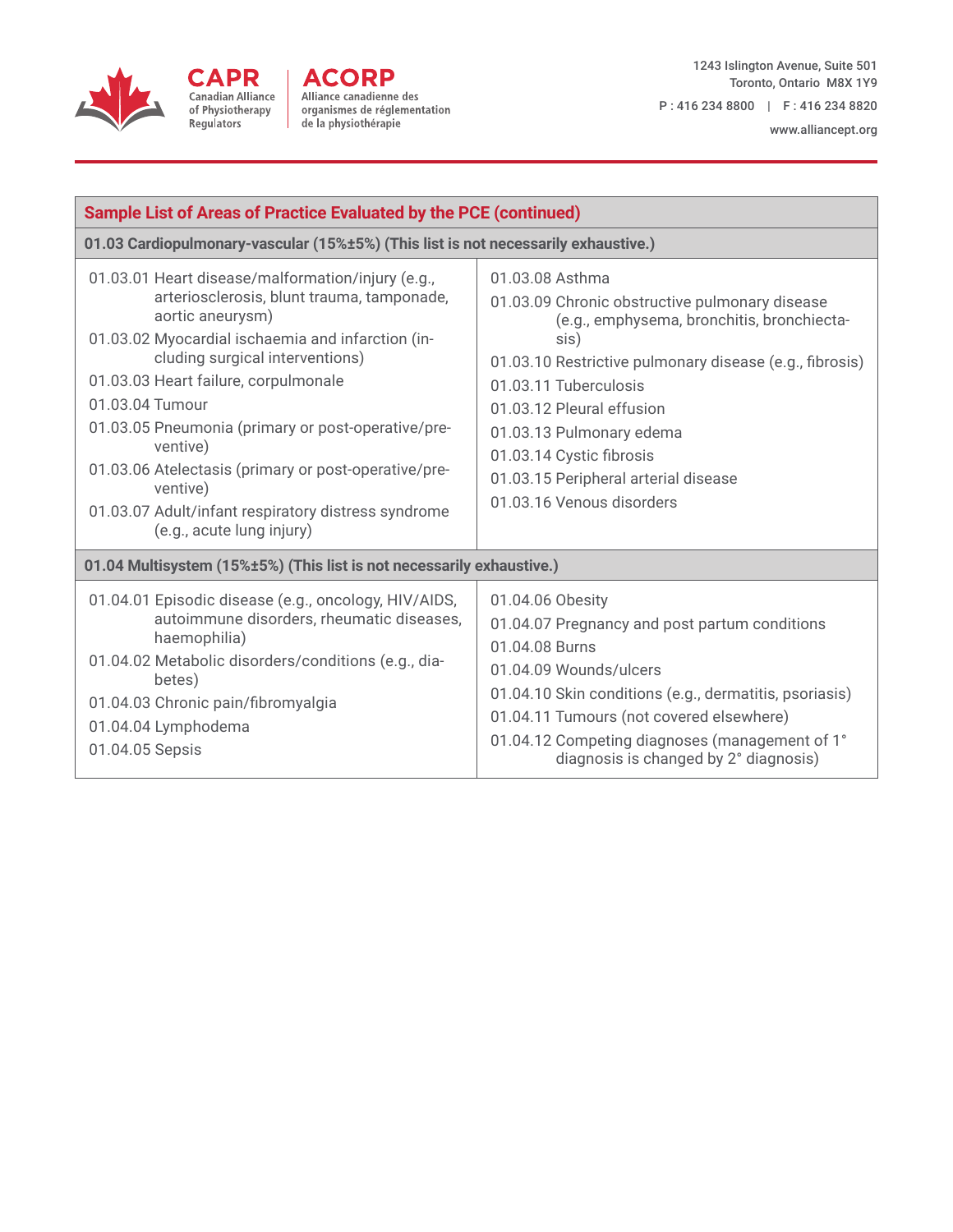

#### www.alliancept.org

# **Table 4: List of Functions Evaluated by the PCE**

### **LIST OF FUNCTIONS EVALUATED BY THE PCE**

**(This list is not necessarily exhaustive.)**

## **02.01 ASSESSMENT AND EVALUATION (35%±5%)**

#### **Data Collection**

*Obtain the following client information and interpret implications for intervention:*

- 02.01.01.01 Past and current history (e.g., medical, surgical, developmental, psycho-social, current status/ symptoms, concurrent and past treatments)
- 02.01.01.02 Results of tests and diagnostic procedures (e.g., imaging, laboratory tests, functional capacity evaluation, pulmonary function tests)
- 02.01.01.03 Medications (past and current)
- 02.01.01.04 Home/work/leisure/play environments, family and community support systems and resources
- 02.01.01.05 Client expectations and goals

#### **Tests/Measurements**

- 02.01.02.01 Select and justify evaluation/assessment procedures based on client needs and expectations, responses, and best available evidence
- 02.01.02.02 Perform selected physiotherapy evaluations/assessments in a safe and accurate manner including handling all monitoring devices, equipment, or lines attached to or around client
- 02.01.02.03 Examine and evaluate neuromusculoskeletal, neurological, cardiopulmonary-vascular, integumentary and other systems using appropriate tests and measures
- 02.01.02.04 Examine and evaluate mental status (e.g., cognition, memory), hearing, and visual acuity as they relate to client's participation in physiotherapy programs and attainment of goals
- 02.01.02.05 Screen for contraindications and precautions for treatment planning (e.g., medical issues; psychosocial issues; safety issues; language comprehension; educational needs; risk factors and mediators)
- 02.01.02.06 Observe client's response to the physiotherapy evaluation/assessment and respond accordingly
- 02.01.02.07 Assess client need for assistive, adaptive, and protective devices (e.g., positional supports, mobility aids, orthotic or prosthetic devices)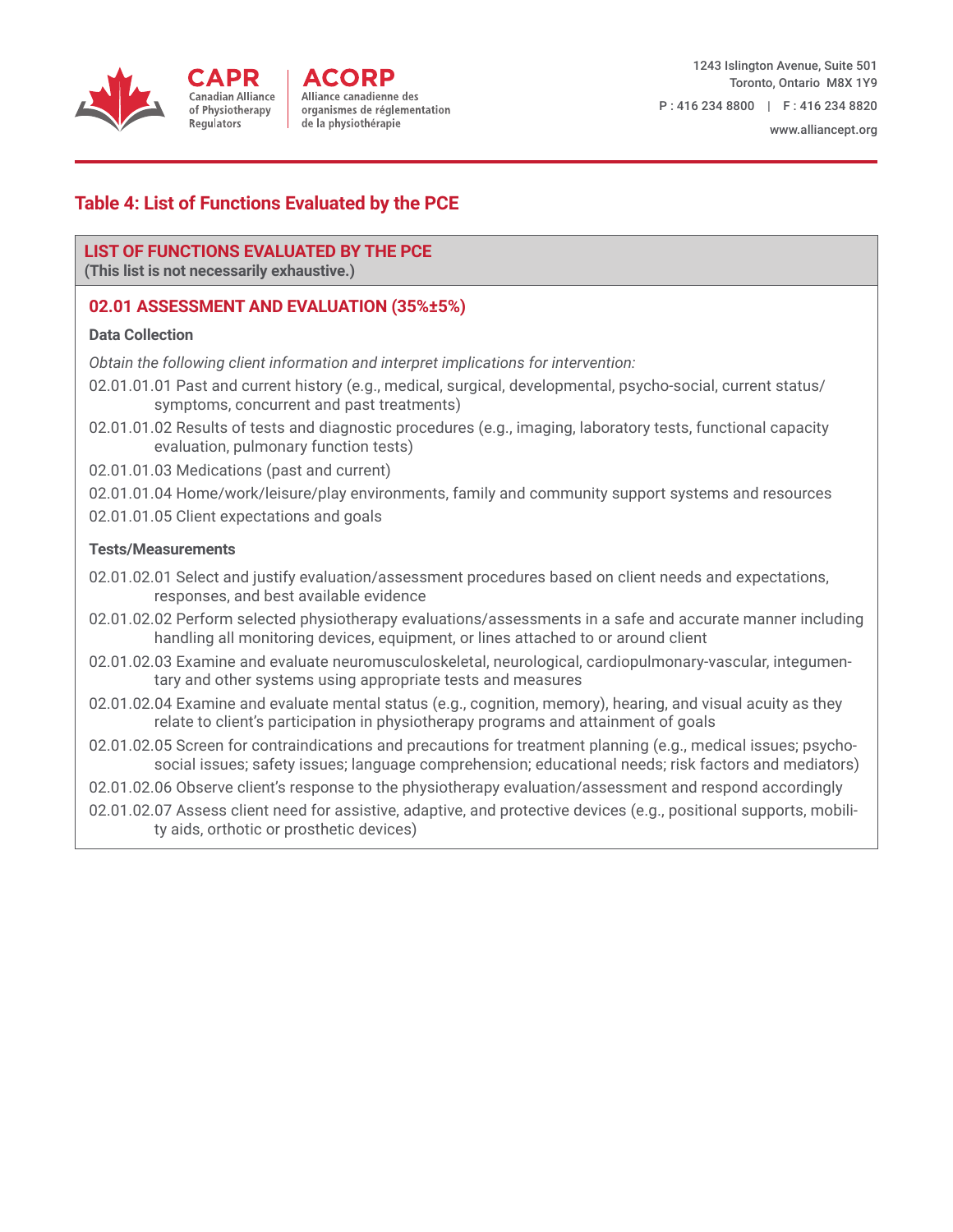

# **LIST OF FUNCTIONS EVALUATED BY THE PCE (continued).**

**(This list is not necessarily exhaustive.)**

### **02.02 INTERPRETATION, PLANNING, INTERVENTION, AND RE-EVALUATION (50%±5%)**

#### **Data Interpretation**

- 02.02.01.01 Develop a list of physiotherapy differential diagnoses and determine the most probably cause of client's problem
- 02.02.01.02 Identify indications, barriers, precautions, and contraindications to treatment, using the best available evidence

02.02.01.03 Determine need for physiotherapy treatment, collaboration, consultation, or referral

#### **Prognosis**

02.02.02.01 Determine the potential for recovery or decline with or without physiotherapy intervention

#### **Goal Setting and Care Planning**

*In consultation/collaboration with the client and family:*

02.02.03.01 Establish short-and long-term goals that are client-centred; and specific, measurable, attainable, relevant and time-based (SMART)

02.02.03.02 Identify which aspects of intervention involve consultation, collaboration, delegation, and/or referral

- 02.02.03.03 Prioritize client's problems and associated treatments within the context of available resources
- 02.02.03.04 Select and justify treatments and procedures, using the best available evidence and considering environmental factors, safety factors, family/cultural factors, and client's impairments, activities and participation levels
- 02.02.03.05 Identify appropriate outcome measures for use in determining efficacy of intervention
- 02.02.03.06 Identify aspects of treatment that can be performed by client independently or with caregiver/family assistance
- 02.02.03.07 Schedule treatments to optimize client's response (e.g., time of day, medication timing)
- 02.02.03.08 Facilitate procurement of client equipment and aids
- 02.02.03.09 Participate in interprofessional continuum of care planning and follow-up care with client, family and other care givers

#### **Implementation**

*Use the following interventions in a safe, effective, and ethical manner with individuals or groups::*

- 02.02.04.01.01 Exercise with or without equipment (e.g., passive, active assisted, active, resisted, neuromuscular, vestibular, muscle patterning, PNF)
- 02.02.04.01.02 Joint mobilization
- 02.02.04.01.03 Joint manipulation
- 02.02.04.01.04 Soft tissue techniques (e.g., massage, friction, stretching)
- 02.02.04.01.05 Fitness/conditioning/endurance exercise programs
- 02.02.04.01.06 Functional activity training
- 02.02.04.01.07 Posture training
- 02.02.04.01.08 Positioning
- 02.02.04.01.09 Gait/mobility education and training with or without equipment
- 02.02.04.01.10 Neurodynamic techniques (e.g., nerve gliding/flossing exercises)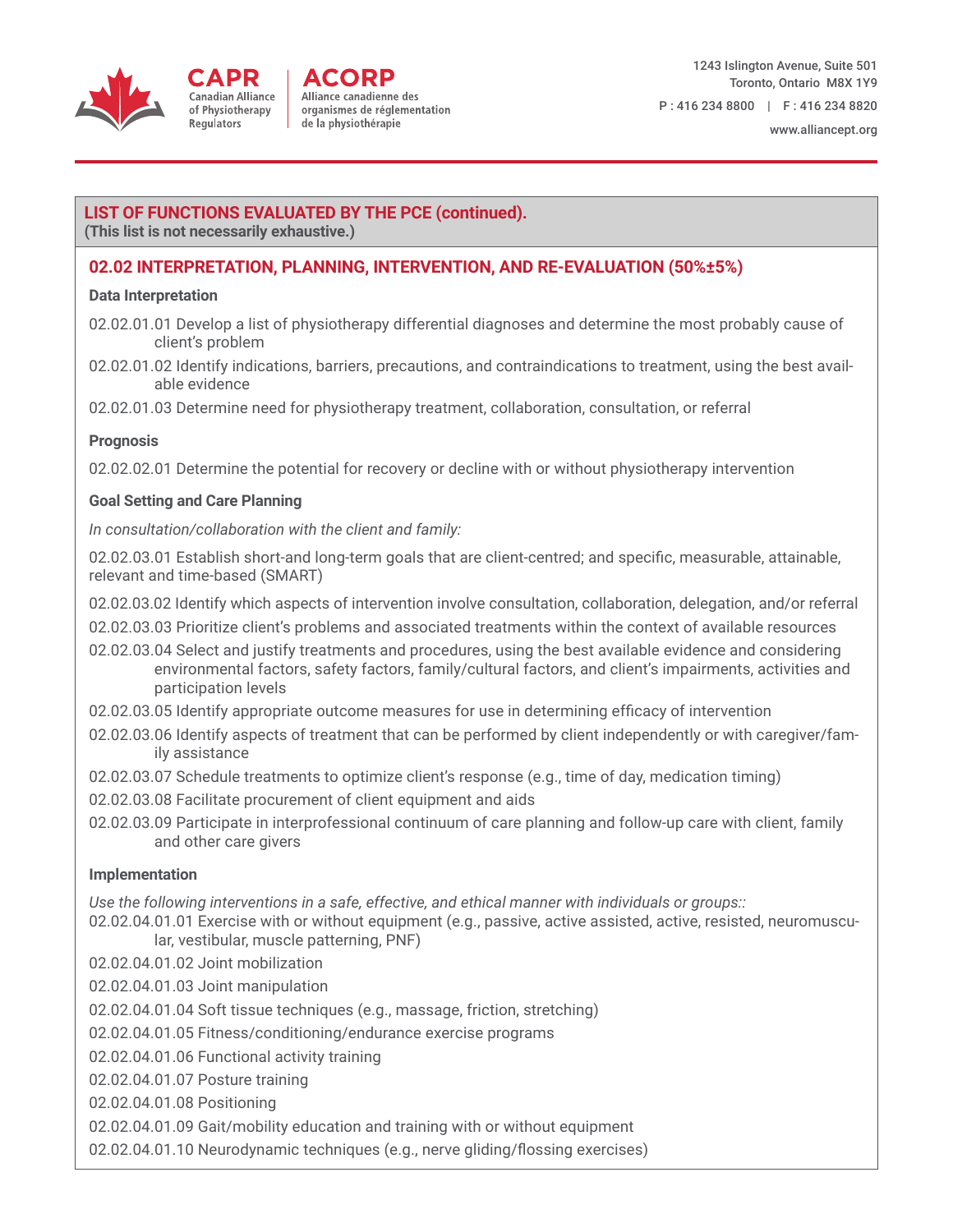

Alliance canadienne des organismes de réglementation de la physiothérapie

1243 Islington Avenue, Suite 501 Toronto, Ontario M8X 1Y9 P : 416 234 8800 | F : 416 234 8820

#### **LIST OF FUNCTIONS EVALUATED BY THE PCE (continued).**

**(This list is not necessarily exhaustive.)**

- 02.02.04.01.11 Balance training/proprioceptive training
- 02.02.04.01.12 Sensory training (e.g., desensitization, protective education, sensory integration)
- 02.02.04.01.13 Techniques to optimize oxygen transport and facilitate airway clearance (e.g., positioning, suctioning, secretion clearance, forced expiratory techniques)
- 02.02.04.01.14 Mechanical agents (e.g., traction, continuous passive movement, compression garment and devices, vasopneumatic devices)
- 02.02.04.01.15 Conductive thermal agents (e.g., contrast baths, whirlpools, paraffin wax, hot packs, ice/cold)
- 02.02.04.01.16 Electrical agents (e.g., EMG biofeedback, iontophoresis, transcutaneous electrical nerve stimulation [TENS], neuromuscular electrical nerve stimulation [NMES], interferential current [IFC], high voltage pulsed current [HVPC])
- 02.02.04.01.17 Electromagnetic energy agents (e.g., shortwave diathermy, LASER, ultraviolet)
- 02.02.04.01.18 Acoustic agents (e.g., ultrasound)
- 02.02.04.01.19 Protective, adaptive, or assistive devices (e.g., tape, splints, orthotics, prostheses)
- 02.02.04.02 Recognize and respond to the adverse effects of intervention (e.g., pain, deterioration in client status) and/or non-adherence

#### **Education/Communication/Advocacy**

- 02.02.05.01 Communicate the purpose and results of physiotherapy evaluation/assessment, proposed treatment procedures, expected outcomes and progress to client, family, and healthcare and other service providers and verify their understanding of same
- 02.02.05.02 Use teaching and communication strategies with clients and family members that respect culture, learning, communication, language style, and abilities
- 02.02.05.03 Educate client, family, and healthcare and other service providers in safe and effective physiotherapy techniques and use and care of equipment as appropriate
- 02.02.05.04 Educate the client, family/significant others about the condition, self-management, coping and prevention strategies
- 02.02.05.05 Educate client regarding credibility of external educational materials/resources
- 02.02.05.06 Assist, and where necessary advocate on behalf of, client in obtaining access to necessary services, funding, equipment, and treatment within the continuum of care
- 02.02.05.07 Educate client, family, and healthcare and other service providers about transitions (e.g., change in level of care, care provider or care funder), other services, and discharge plans

#### **Intervention Progression**

- 02.02.06.01 Assess client satisfaction and response to treatment with appropriate outcome measures and benchmarks
- 02.02.06.02 Perform re-evaluations/re-assessments at appropriate intervals or based on changes in client status as appropriate
- 02.02.06.03 Adjust, revise, or discontinue treatment plan when goals are achieved, client's status changes, or treatment is no longer effective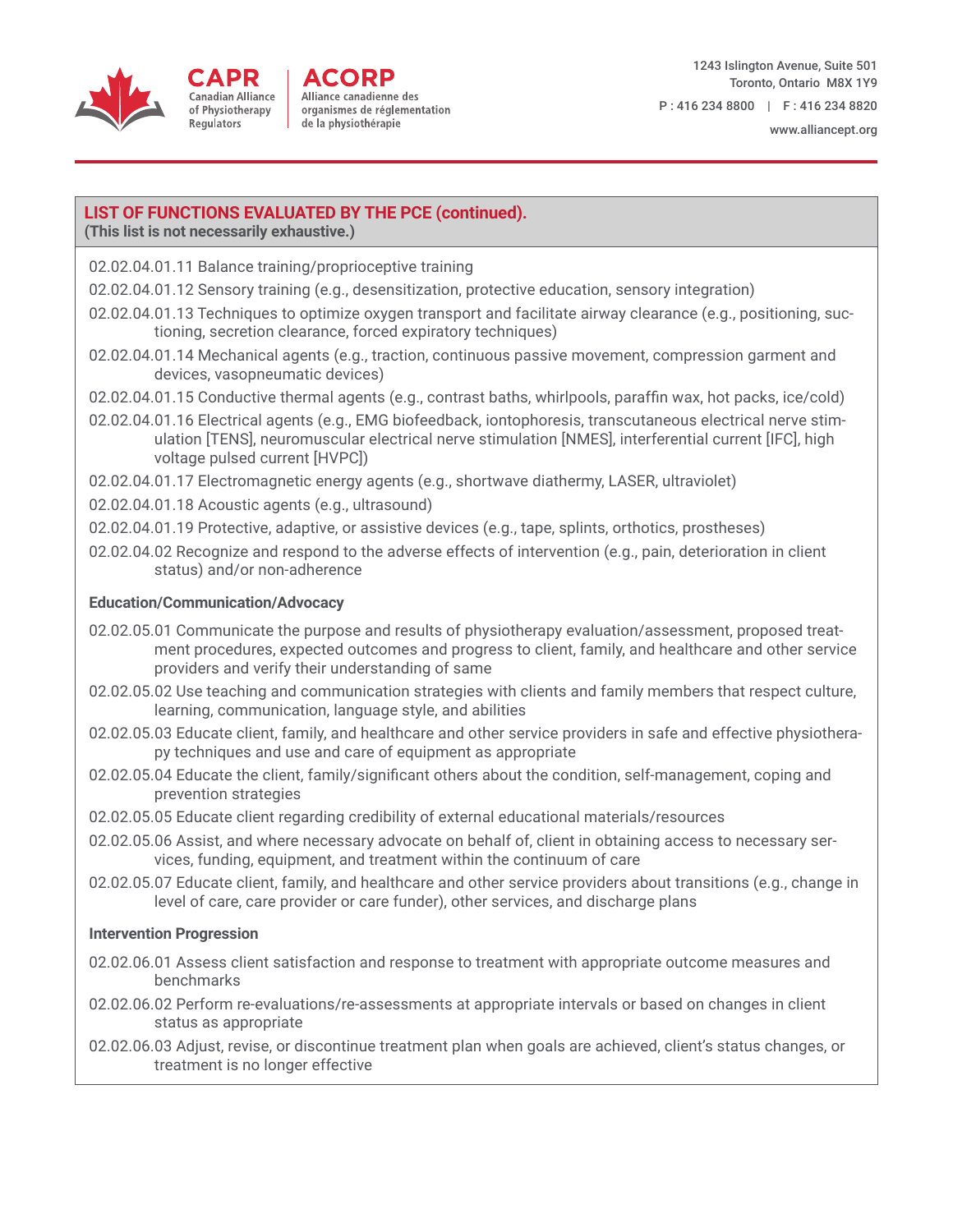

#### **LIST OF FUNCTIONS EVALUATED BY THE PCE (continued).**

**(This list is not necessarily exhaustive.)**

### **02.03 PROFESSIONAL RESPONSIBILITIES (15%±5%)**

#### **Professional Accountability**

- 02.03.01.01 Respect the knowledge, rights, confidentiality, and dignity of client and family
- 02.03.01.02 Adhere to professional and regulatory codes of ethics/conduct and standards of practice
- 02.03.01.03 Participate in processes that evaluate and improve quality and outcomes of services

#### **Communication and Collaboration**

- 02.03.02.01 Secure informed consent for evaluation/assessment and treatment
- 02.03.02.02 Participate in collaborative health care service delivery (e.g., rounds, specialty care clinics or meetings)
- 02.03.02.03 Consult and collaborate with healthcare and other service providers to ensure services to clients are coordinated and client's needs are met

#### **Professional Judgement and Reasoning**

- 02.03.03.01 Recognize and practice within the scope and limitations of self and profession
- 02.03.03.02 Demonstrate continuing competence (e.g., reflective practice, self-directed learning)

#### **Practice Management**

- 02.03.04.01 Document all relevant aspects of care including client evaluation/assessment, treatment plan, progress notes and discharge plan
- 02.03.04.02 Adhere to federal and provincial laws regarding storage, protection, disclosure of information, business practices, etc.
- 02.03.04.03 Assign tasks, guide, and supervise activities of support personnel as needed
- 02.03.04.04 Procure and maintain safe and effective equipment
- 02.03.04.05 Ensure client safety in all aspects of assessment/evaluation and intervention
- 02.03.04.06 Use routine precautions for infection control in all aspects of client interaction
- 02.03.04.07 Manage and administer physiotherapy practice using ethical business practices
- 02.03.04.08 Establish and manage a transparent prioritization process when demand exceeds ability to deliver services)